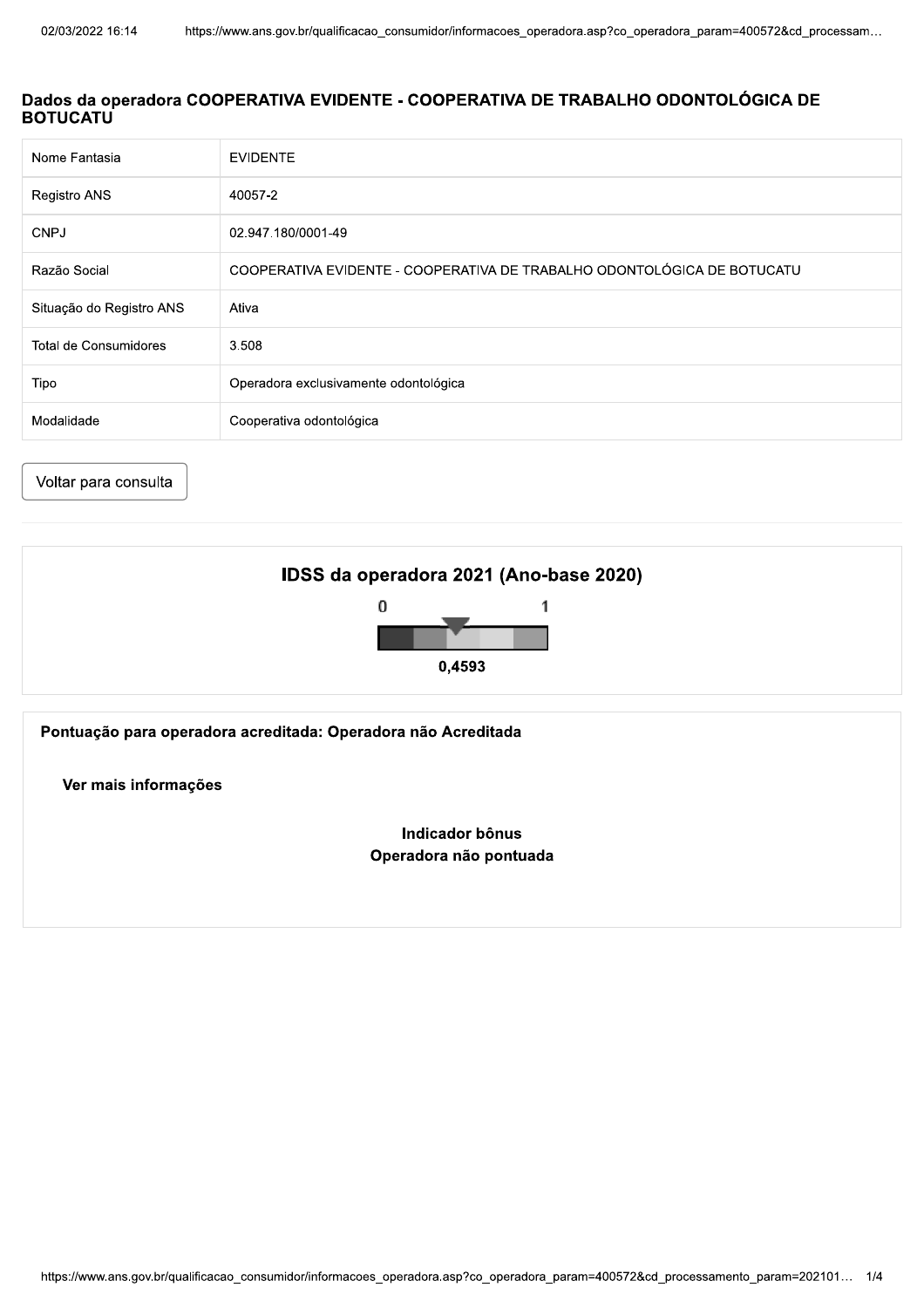# 1 - IDQS - QUALIDADE EM ATENÇÃO À SAÚDE

Avaliação do conjunto de ações em saúde que contribuem para o atendimento das necessidades de saúde dos beneficiários, com ênfase nas ações de promoção, prevenção e assistência à saúde prestada.





### 2- IDGA - GARANTIA DE ACESSO

Condições relacionadas à rede assistencial que possibilitam a garantia de acesso, abrangendo a oferta de rede de prestadores.



Ver mais informações

#### 3 - IDSM - SUSTENTABILIDADE NO MERCADO

Monitoramento da sustentabilidade da operadora, considerando seu equilíbrio econômico-financeiro, passando pela satisfação do beneficiário e compromissos com prestadores.





### 4 - IDGR - GESTÃO DE PROCESSOS E REGULAÇÃO

Entre outros indicadores, essa dimensão afere o cumprimento das obrigações técnicas e cadastrais das operadoras junto à ANS.



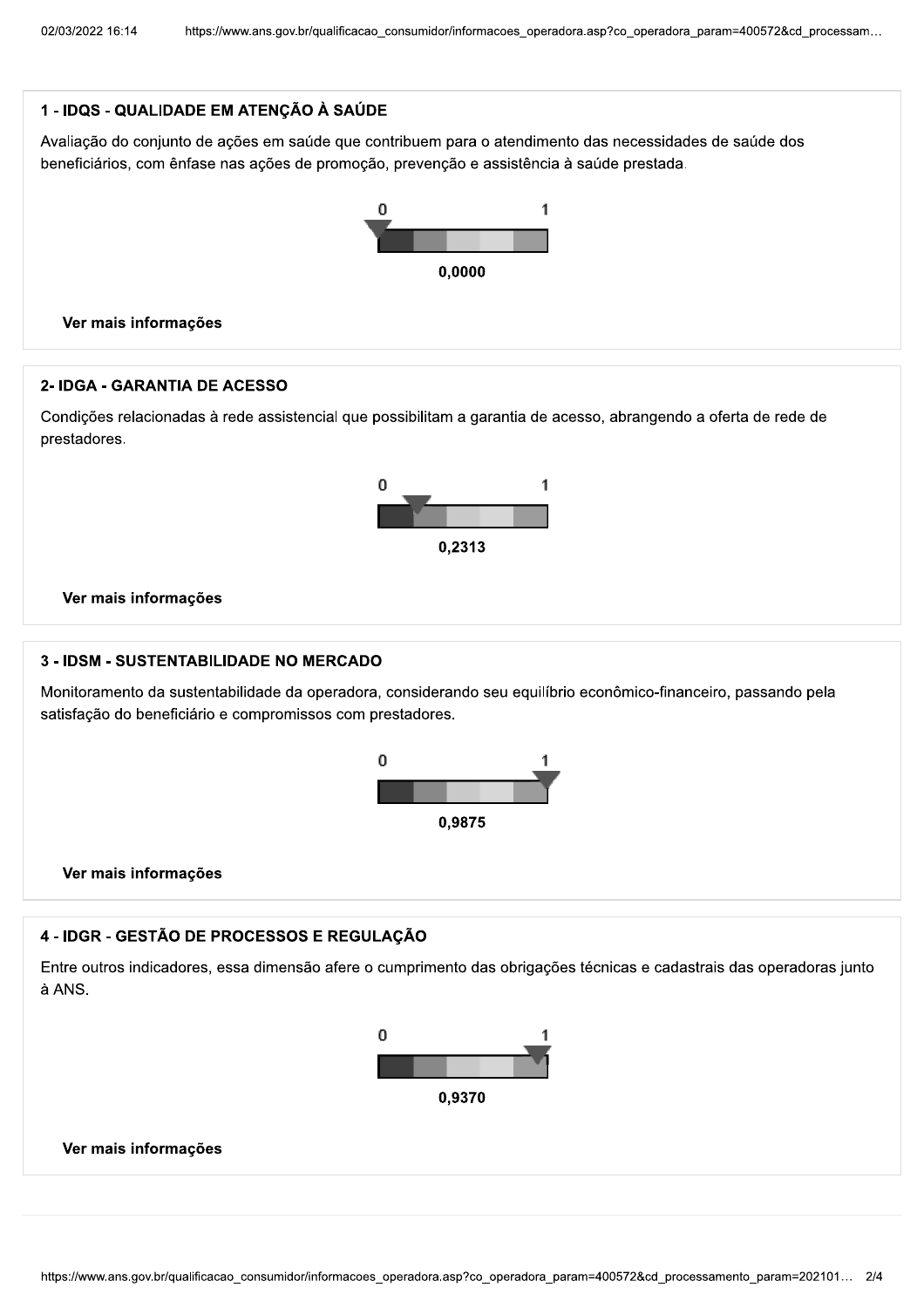

# Gráfico de evolução do IDSS - TISS

A ANS iniciou, a partir do IDSS ano-base 2017, uma nova etapa do Programa de Qualificação, que usa o Sistema de Informação do Padrão TISS (Troca de Informações na Saúde Suplementar) como fonte de dados para o processamento dos indicadores. A metodologia foi totalmente modificada, com os indicadores calculados sobre uma base de dados nova, gerando resultados que não são totalmente comparáveis com os anos anteriores.

| 1.0<br>$\mathsf P$<br>$\begin{smallmatrix}0\N & 0.8\end{smallmatrix}$<br>T<br>$U$ 0.6<br>$\mathbf{A}$<br>Ç<br>Ã<br>0.4<br>$\mathbf{o}$<br>0.2 | 0,4526 | 0,4581 | 0,4664 | 0,4593 |                 |
|-----------------------------------------------------------------------------------------------------------------------------------------------|--------|--------|--------|--------|-----------------|
|                                                                                                                                               | 2017   | 2018   | 2019   | 2020   | <b>ANO BASE</b> |

#### Gráfico de evolução do IDSS

| 1.0<br>$\mathsf{P}$<br>$\mathbf{o}$<br>0.8<br>$\overline{\mathsf{N}}$<br>T<br>$\mathsf U$<br>0.6<br>A<br>Ç<br>Ã<br>0.4<br>$\mathbf{o}$<br>0.2 |       |       |       | 0,7279 | 0,7286 |                         | 0,7736 0,7882 | 0,8240 | 0,7229 |  |
|-----------------------------------------------------------------------------------------------------------------------------------------------|-------|-------|-------|--------|--------|-------------------------|---------------|--------|--------|--|
|                                                                                                                                               | 2008* | 2009* | 2010* | 2011   | 2012   | 2013<br><b>ANO BASE</b> | 2014          | 2015   | 2016   |  |
|                                                                                                                                               |       |       |       |        |        |                         |               |        |        |  |
|                                                                                                                                               |       |       |       |        |        |                         |               |        |        |  |